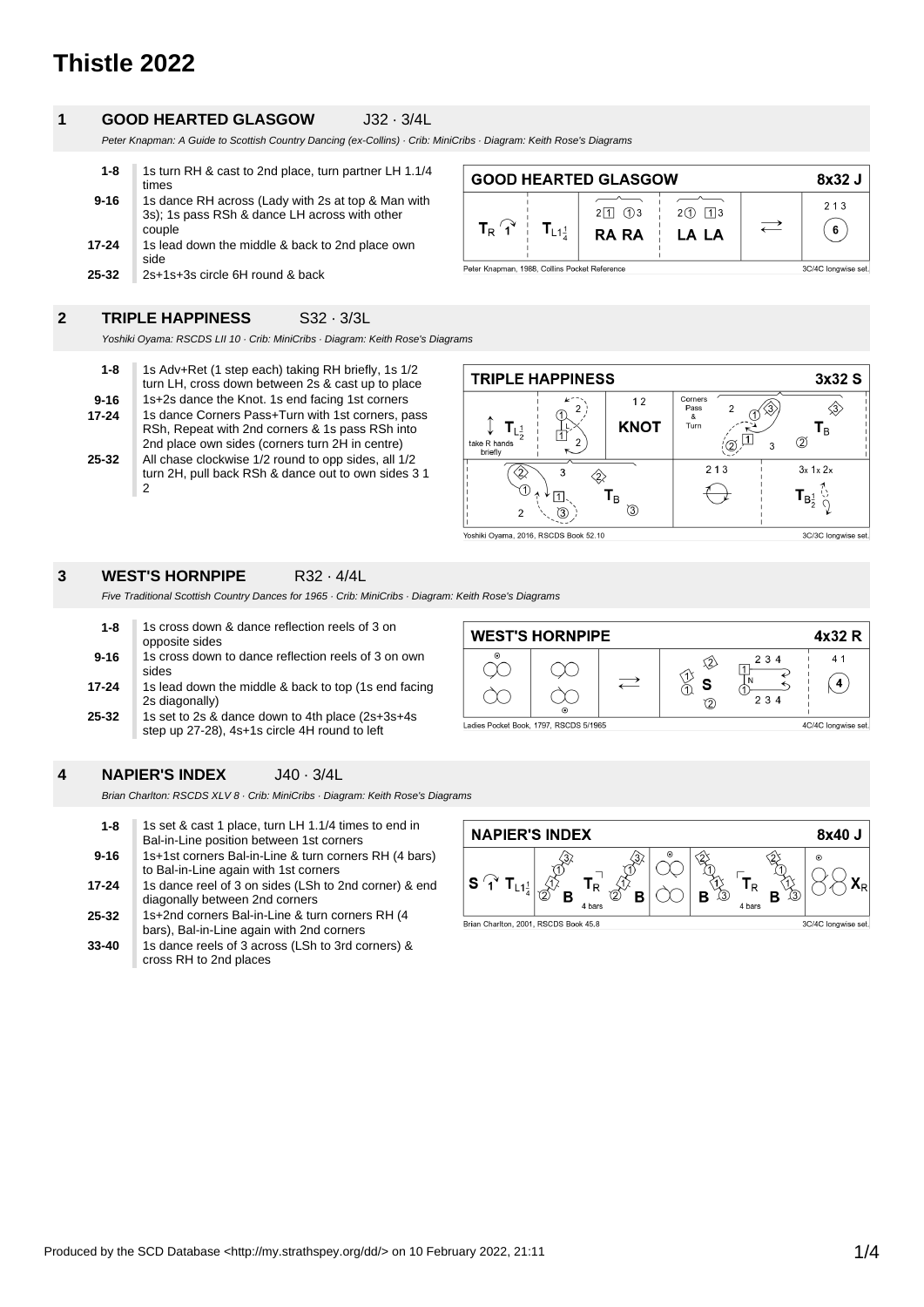## **5 THE DUCHESS TREE** S32 · 3/4L

John Drewry: The Brodie Book · Crib: MiniCribs · Diagram: Keith Rose's Diagrams

| $1 - 8$   | Reels of 3 on sides                                                    |
|-----------|------------------------------------------------------------------------|
|           | Start: 1s dance in & cast, 2s cross up LH & 3s dance                   |
|           | in, join NH facing down and cast up. All take hands<br>where possible. |
|           | End: 2s in 2nd places opp side, 1s & 3s end in                         |
|           | middle, 1s NHJ facing down & 3s NHJ facing up                          |
| $9 - 16$  | All set, circle left for 2 bars, Men turn Lady on right 2H             |
|           | once round & continue circle to places                                 |
| $17 - 24$ | 1s+2s dance RH across & end facing up, 1s cast 1                       |
|           | place & lead up while 2s lead up crossing & cast 1 place               |
| 25-32     | 1s+2s dance Allemande                                                  |

#### **6 THE REVEREND JOHN MACFARLANE** R32 · 4/4L

Gary W Morris: RSCDS XXXVII 1 · Crib: MiniCribs · Diagram: Keith Rose's Diagrams

| $1 - 8$   | 1s cross down to dance reflection reels of 3 on<br>opposite sides ending in partners place                                                                                                   |
|-----------|----------------------------------------------------------------------------------------------------------------------------------------------------------------------------------------------|
| $9 - 16$  | 1s dance 1/2 Fig of 8 round 2s, meet & dance 4 slip<br>steps down middle to 3rd place & set 2H joined (Man<br>sets to Left, Lady to Right to start) 2s+3s step up, 4s<br>step in bars 15-16. |
| 17-24     | 1s+4s dance Poussette                                                                                                                                                                        |
| $25 - 32$ | 2s+3s & 4s+1s dance RH across once round & turn<br>partner LH                                                                                                                                |





### **7 THE FINDLAYS' JIG** J32 · 3/4L

Roy Goldring: 14 Social Dances for 2000 · Crib: MiniCribs · Diagram: Keith Rose's Diagrams

| $1 - 8$  | 1s lead down the middle & back                                |
|----------|---------------------------------------------------------------|
| $9 - 16$ | 1s+2s+3s dance Allemande                                      |
| 17-24    | 1s dance in & cast up to top, 2s dance in & cast up to<br>top |
| 25-32    | 2s+1s+3s circle 6H round & back                               |

| THE FINDLAYS' JIG                           |     |    | 8x32 J              |
|---------------------------------------------|-----|----|---------------------|
|                                             | 123 |    | 213                 |
|                                             |     | っこ | 6                   |
| R Goldring, 2000, 14 Social Dances for 2000 |     |    | 3C/4C longwise set. |

### **8 BETWEEN YEWS AND WILLOWS** S32 · 3/3L

Regina Freinbichler · Crib: MiniCribs · Diagram: Keith Rose's Diagrams

| $1 - 8$   | 1s dance down, turn 3s (Men RH, Ladies LH); 1s      |
|-----------|-----------------------------------------------------|
|           | dance down below 3s & cast up to 1st place          |
| $9 - 16$  | 1s+3s dance R&L ending 1M facing out while 2s turn  |
|           | 2H, face each other then set & dance RSh round      |
|           |                                                     |
|           | each other to face again, pull back RSh & dance out |
|           | to place                                            |
| $17 - 24$ | 1M followed by 1L casts off 1 place, dances between |
|           | 2L & 3L, casts behind 3L & into 3rd place own side  |
|           |                                                     |
|           | (2s+3s step up 23-24). 2 3 1                        |
| $25 - 32$ | 1s dance up, turn 2s (Men LH, Ladies RH); 1s dance  |
|           | up between 2s & cast to 3rd place. 2 3 1            |
|           |                                                     |



### **ANDERSON'S RANT** R32 · 3/4L

Miss Milligan's Miscellany of Scottish Country Dances · Crib: MiniCribs · Diagram: Keith Rose's Diagrams

**25-32 17-24 9-16 1-8** 1s cross down to dance reflection reels of 3 on opposite sides 1s cross down to dance reflection reels of 3 on own sides 1s lead down the middle & back to 2nd place own sides 1s dance 1/2 Fig of 8 round 2s & 1/2 Fig of 8 round 3s back to 2nd place



**10 INTERVAL**

**9**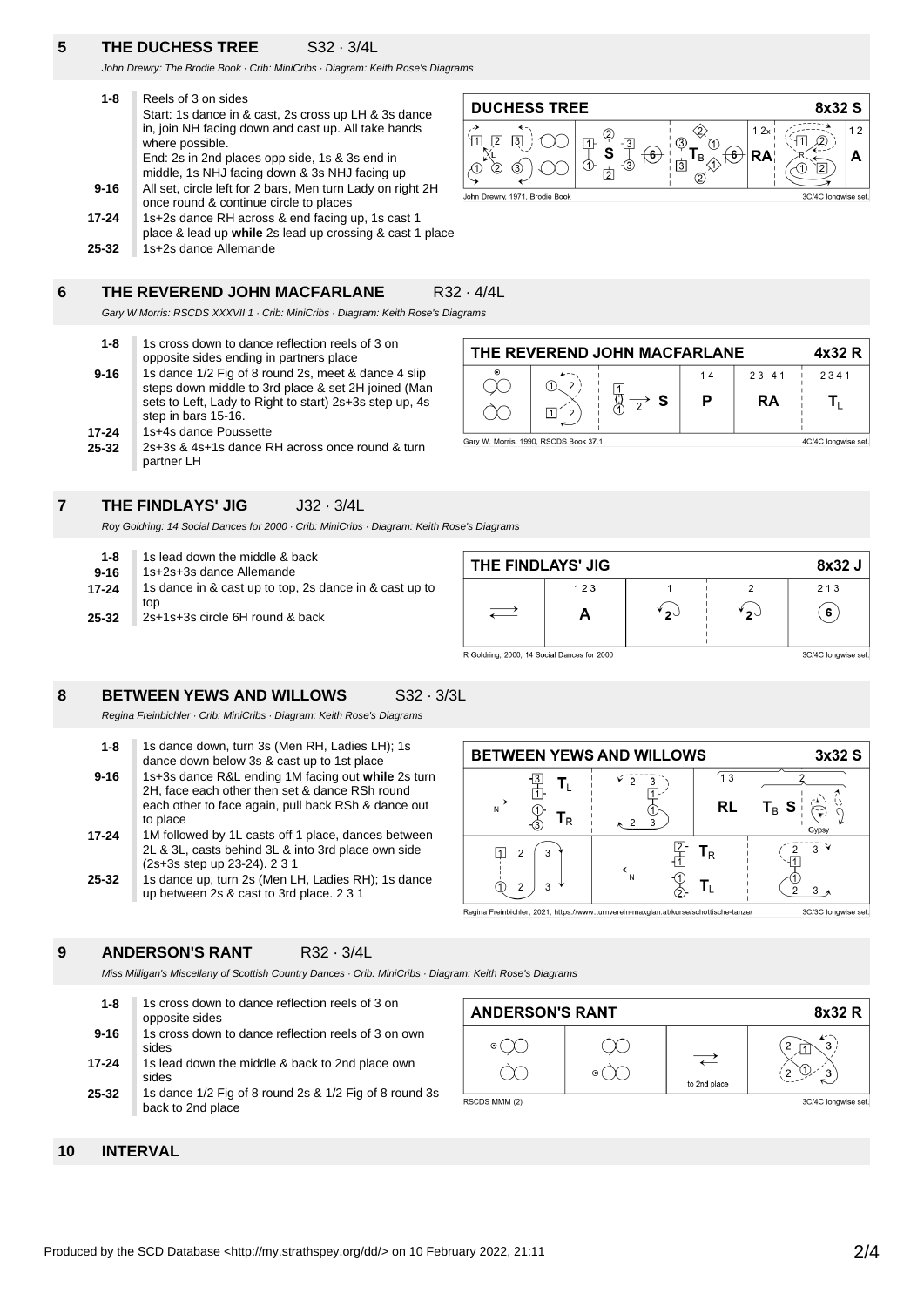### **11 THE YOUNG ACCORDION MAN** R32 · 3/4L

Ruth Taylor (CAN): Friday Fun Night at the Stagger Inn · Crib: MiniCribs · Diagram: Keith Rose's Diagrams

- **9-16 1-8** 1s+2s+3s Adv+Ret; 1s dance in & cast (2s step up) 2s+1s+3s Adv+Ret; 1s turn RH (birl) to finish facing 1st corners
- **17-32** 1s dance Corner Chain with 1st & 2nd corners: 1s change pl RH with 1st crnrs, 1st crnrs turn LH in centre & return to places giving RH to 1s who turn LH in centre to face 2nd crnrs 1s change places RH with 2nd crnrs, 2nd crnrs turn LH in centre & return to places giving RH to 1s & 1s end with a 1/2 turn LH to 2nd place own sides. End 2 1 3

### **12 THE NURSERYMAN** J32 · 3/4L

Stephen Brown: RSCDS XXXVII 7 · Crib: MiniCribs · Diagram: Keith Rose's Diagrams

- **9-12 1-8** 1s set, cross down RH between 2s & cast down behind 3s & dance up centre to 2nd place to face out on opposite sides 2s+1s+3s set (as in Double Triangles) 1s PdB out &
- turn right about to face in **while** 2s & 3s PdB in & turn right about to face out
- **13-16** 2s+1s+3s set (Inverted Double Triangle formation), 1s PdB in **while** 2s & 3s PdB out all turning R about for RH across
- **17-24** 2s+1s+3s dance RH across on sides, 1s pass RSh & dance LH across on own side ending in lines across 1L between 2s & 1M between 3s
- **25-32** Lines Adv+Ret, 1s turn RH 1.1/4 times to end in 2nd place on own sides

### **13 ASILOMAR ROMANTIC** S32 · 3/4L

Tom Cuthbertson: Thirty Popular Dances, Volume Two · Crib: MiniCribs · Diagram: Keith Rose's Diagrams

| $1 - 8$   | 1s+3s dance double Fig of 8 around 2s, 1s crossing<br>down, 3s cast up to start                                         |
|-----------|-------------------------------------------------------------------------------------------------------------------------|
| $9 - 16$  | 1s+2s dance Poussette                                                                                                   |
| $17 - 24$ | 1s dance in & down between 2s (2s step up), set to<br>each other & dance RSh round 4th corner to face own<br>1st corner |
| 25-32     | 1s dance 'Hello-Goodbye' setting ending with<br>petronella turn to 2nd places. 2 1 3                                    |



╳

由

Note: End of 2nd turn it may help if 1s step in & down to 4th place as 3s cast up into double Fig 8

#### **14 CATCH THE WIND R32 · 3/4L**

Romaine Butterfield: RSCDS XLV 5 · Crib: MiniCribs · Diagram: Keith Rose's Diagrams

| $1 - 8$  | 1s set, cast 1 place & dance 1/2 Fig of 8 round 2s    |
|----------|-------------------------------------------------------|
| $9 - 16$ | 1s set twice with 1L pulling back RSh on bars 11-12   |
|          | to face out, 1L followed by partner casts up & dances |
|          | down the middle 1L to face 3M while 1M faces 2M       |
| 17-24    | 1s RSh reels of 3 across (1M with 2s & 1L with 3s)    |
| 25-32    | 1L followed by partner dances down cast up round      |
|          | 3M & crosses to end in 2nd place on own sides, 1s     |
|          | turn RH (4 bars)                                      |

| 8x32 R<br><b>CATCH THE WIND</b>                                   |                |             |         |   |                     |
|-------------------------------------------------------------------|----------------|-------------|---------|---|---------------------|
| s                                                                 | $\mathbf{S}_2$ | 3<br>3<br>າ | $\odot$ | 3 | Tв                  |
| Romaine Butterfield, 1983, Island Bay Collection, RSCDS Book 45.5 |                |             |         |   | 3C/4C longwise set. |

**15 FAREWELL TO BALFOUR ROAD** J32 · 5/5L

Andrew Buxton: RSCDS LII 7 · Crib: MiniCribs · Diagram: Keith Rose's Diagrams

**25-32 17-24 9-16 1-8** 1s+2s circle 4H round & back 1s+2s Set+Link; 1s+3s Set+Link 2s start **while** 1s+4s+5s dance mirror reels of 3 on sides (1s in/down to start) 1s set, cross down RH to 4th place (4s step up); 1s set, cross down LH to 5th place (5s step up) New top couple start every 16 bars. Repeat until 1s back in 1st place, they stand for 16 bars **while** 5s continue bars 17-32 ending back in 5th place

| <b>FAREWELL TO BALFOUR ROAD</b>      |             |                               |         |     |                     |  |
|--------------------------------------|-------------|-------------------------------|---------|-----|---------------------|--|
|                                      |             | 5 couples, 2C start on bar 17 |         |     | 96 J                |  |
| 12                                   | 12          | 13                            | 145     |     | 1x                  |  |
|                                      | <b>LINK</b> | S<br>ጼ<br><b>LINK</b>         | $\odot$ | S X | S $\times$          |  |
| Andrew Buxton, 2015, RSCDS Book 52.7 |             |                               |         |     | 5C/5C longwise set. |  |



**ALL** 

 $\mathbf{S}_{\cap}$ 

 $\overline{2}$ 

巾

 $\overline{3}$ 

8x32 J

**ALL** 

 $s_{\lambda}$ 

 $T_{R1\frac{1}{4}}$ 

3C/4C longwise set.

Ruth Taylor, 2021, Friday Fun Night at the Stagger Inn

THE NURSERYMAN

T

**RA** 

⋌౩

 $\sqrt{3}$ Steven Brown, 1988, RSCDS Book 37.7

S